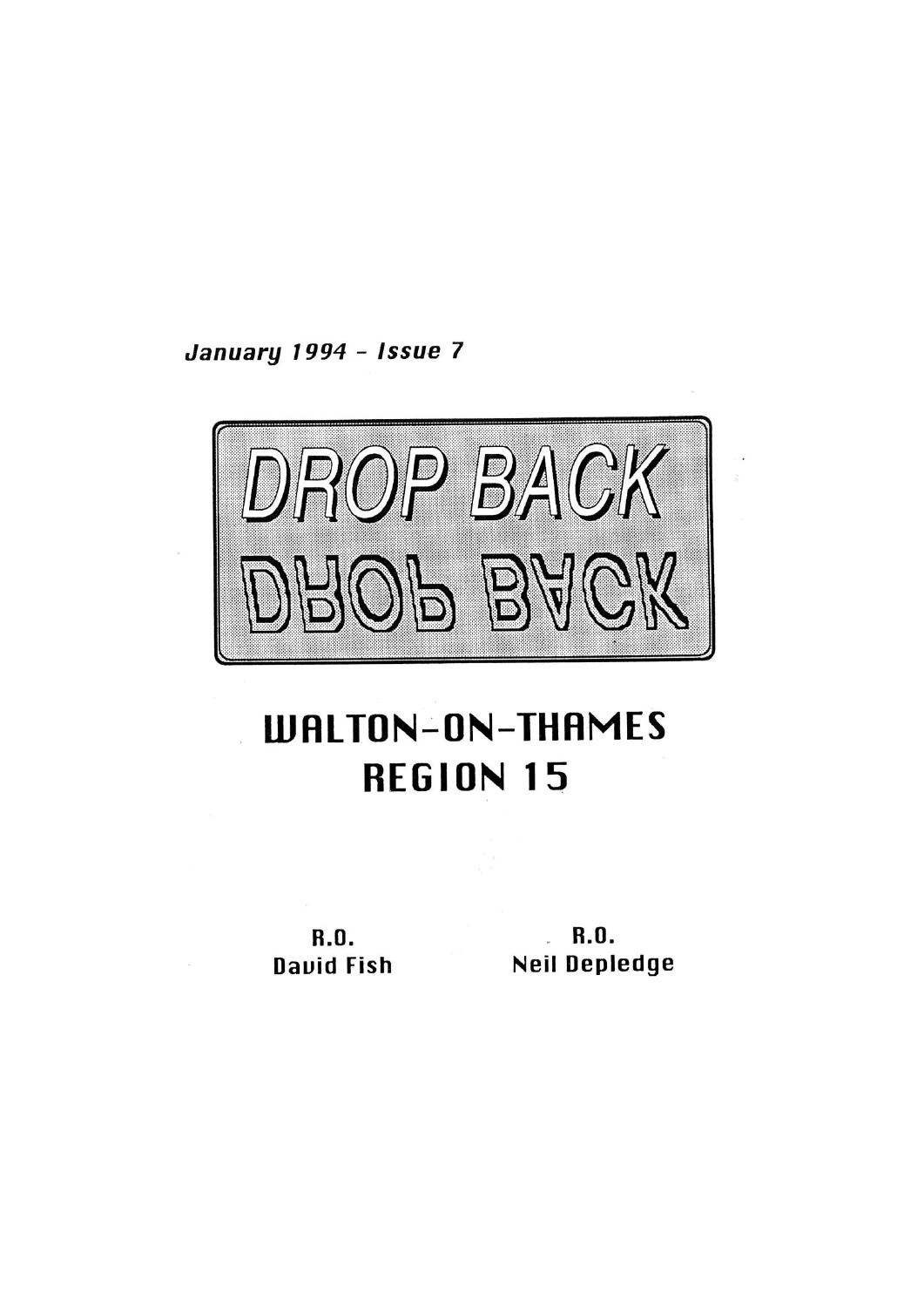# **Introduction**

It is just over a year since I wrote the introduction for the last edition of DropBack. It was a slightly angry and rather pessimistic piece of text, as I was concerned for the future of the Walton Region. Meetings were not particularly well attended and fish-ins were becoming virtually a private day out for myself and about 4 others.

This year, though, it is very much an optimistic report. The past three meetings have all seen over 20 members present and on all three occasions there were a couple of regulars missing, so the membership is looking very healthy. Even better was the attendance at the last fish-in, at Haliford Mere. Despite the awful weather of the previous week, 15 members turned up and five fish were landed plus one which was hooked and lost. This was the second best result I can remember since I joined the region 4 years ago, only that excellent day at New Road Pit last January bettered it. For new members, on that day, 12 fish were landed of which only one weighed less than 10lbs. In addition at least three other fish were lost.

You will read on the back cover, details of the remaining fish-ins for this season. This year has seen us plan the fish-ins with more thought and advance planning than in previous years. I personally would like to see this followed up and improved even further next year. The committee would be greatly helped in this matter if you would make your thoughts clearly heard. Where would you like to fish and how often? As someone who doesn't have a regular fishing partner I welcome regular opportunities to fish new waters with a group of friends. However, it is up to all members to express an opinion so that you all get good value for your membership fees. You will read further thoughts on this and related topics in an article written by Robbie. Please give it serious consideration and let us know your opinion.

Finally, a plea to you all. DropBack started off as a quarterly production, then became 6 monthly and as stated above this, is the first edition for a year. Please, put your pen to paper and write an article. It does not have to be as long as some of the ones in this edition. Geoff's bivvy review is a good example of a short but informative piece of writing that could be of use to all of us. Go on give it a go.

A Happy New Year to you a11 and good luck for '94.

### *Neil*

### **Stalking Pike in Lakes and Pits**

Many is the time I have walked round the margins of a lake laden with 2 cwt of tackle that a pike, or in fact several pike, have shot out from underneath my feet to disappear into the sanctuary of deeper, undisturbed water. Not only jacks but large fish well into double figures seem to find the margins desirable abode. I have then, along with the majority of anglers set up my rods and hurled my baits as far as humanly possible, sat back in my chair and blanked.

During one such session on a local gravel pit I was feeling uncommonly active and decided to have a look round. This particular pit was crystal clear with prolific tree and bush growth in and around the margins, with several sunken trees dotted around. The margins were, on average, about 4 ft deep; however, there were several much deeper holes.

As softly as a 15 stone man can, I walked along the bank, slipped my polaroids on, knelt down and peered through the tangle of tree roots. Suspended 2 ft down in the water were two pike, one, I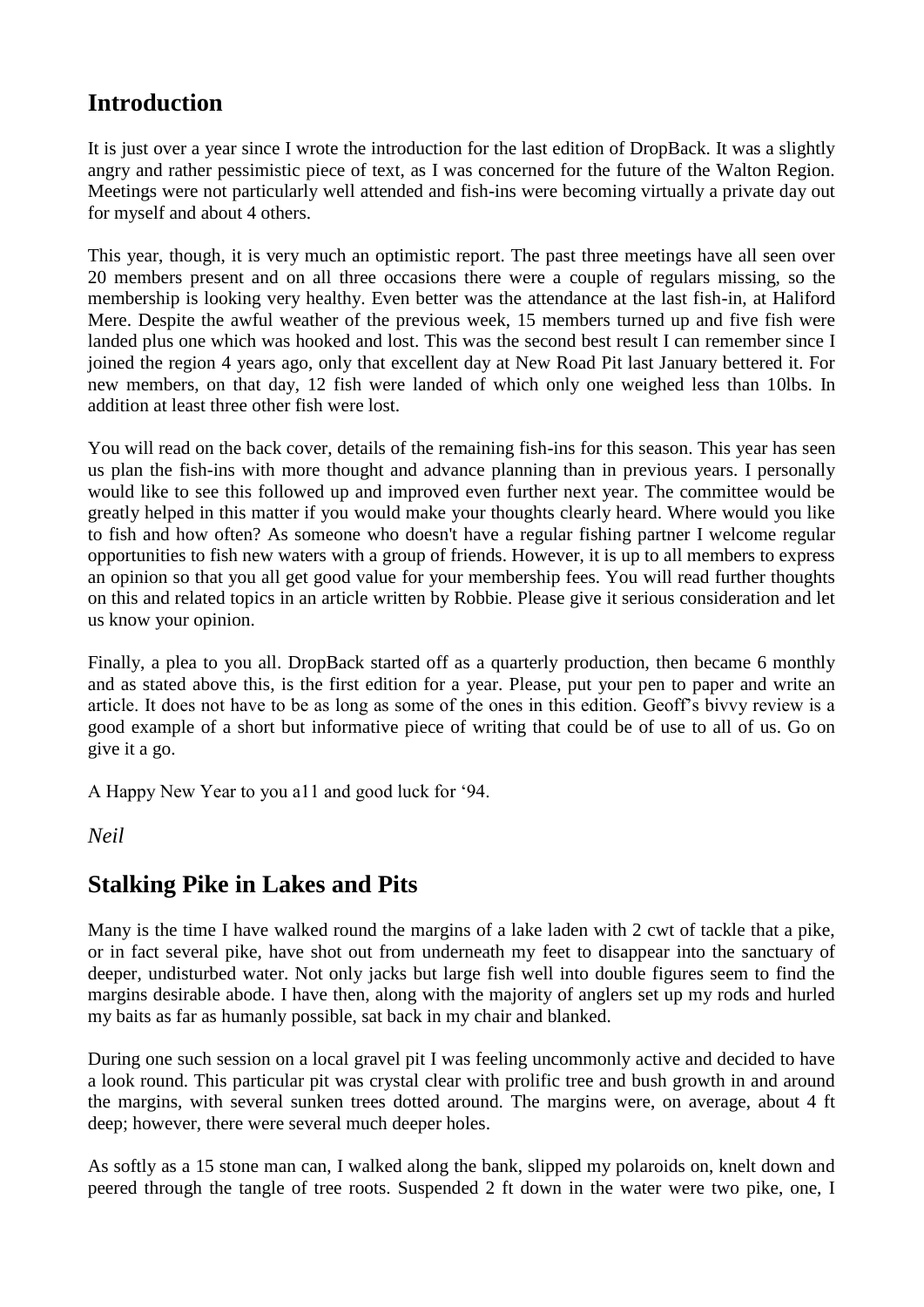would estimate at 7 or 8 lbs, the other considerably larger. Trying to contain my excitement I edged away on my hands and knees and fetched a rod from my swim. The first problem then presented itself to me. I was using 13 ft rods with obvious restrictions in manoeuvrability, also my rigs were sunken float paternosters, hardly ideal for a confined, tree filled area. However, I could not risk the fish moving away before I had a chance of catching them.

Armed with a rod and my 42" landing net, I crept back to the spot where the fish had been. Gingerly placing the net and rod on the ground I peered into the depths once again. The pike were still there having turned more towards the open water. Trying to suppress my building excitement I reached back for my rod. Lifting it gently I soon discovered I could not extend it without sticking it into the overhanging trees. I then made the decision to toss the bait (half a mackerel) in by hand.

I quickly took the lead link off, just leaving me with the float, the uptrace and the hook trace. I gently threw the bait in front of the pike who seemed to visibly tense up. The mackerel drifted ever downwards, spiralling slightly as it came to rest on the gravel 2 ft below the pike. There it stayed. The pike, after their momentary interest, relaxed and turned back towards the bank. The smaller pike gently edged forward to take up a new position in front of the larger fish. I waited for something to happen, it didn't. Feeling rather frustrated, I came to the conclusion that they weren't feeding and were probably paired up for mating. I pulled the bait towards me again by hand; it slid over a submerged branch before snagging solidly. I pulled gently hoping to free it but it only bedded into the branch more. At this moment the larger pike moved to within 6 inches of the bait, its gills moving methodically and its fins gently waving. I pulled the snagged trace once again and the mackerel twitched enticingly. The pike now moved to the bait and plucked it, trace and all, and moved away. What the hell do I do now? I thought. I could still see the pike but not the bait now completely engulfed by the cavernous mouth. The only thing to do was pull the hooks home by hand.

I gently tightened up to the fish and pulled, she was on. All hell broke loose; the smaller pike shot away furrowing the water. The hooked pike plunged into the tangle of trees burning my hand as the line slipped through. I then realised that I could lose the fish easily unless I acted quickly. I then doubled the line over my hand and pulled. The pike reacted by coming out of the snag straight up to the surface where it lay thrashing, the top treble was loose and the bottom treble perfectly situated in the comer of the mouth. I reached down quickly and slid my left hand under her chin. With one smooth lift she was out. I quickly un-clipped the trace and took the pike 10 yds back to my swim. She weighed 15lb 12ozs, not bad for my first stalked pike.

I retrieved my tackle and thought about what had happened. The rod was the first problem, its length being the main disadvantage. I then dismantled it and attached the reel to the end of the top section with insulating tape. I now had a 6 ft, 3.25lb test curve rod. This felt much better. I then swapped spools on the reel, putting on one containing 18lb line, as in snaggy situations I would obviously have to hook and hold the fish if I was to stand any chance of landing them. After seeing with my own eyes that the landed pike had ignored the bait after it had dropped below its field of vision, I set up a simple float rig which would allow me to suspend a bait at the same depth as the pike (see Fig 1). This is simple I thought as I worked my way back to another likely looking area. I attached a

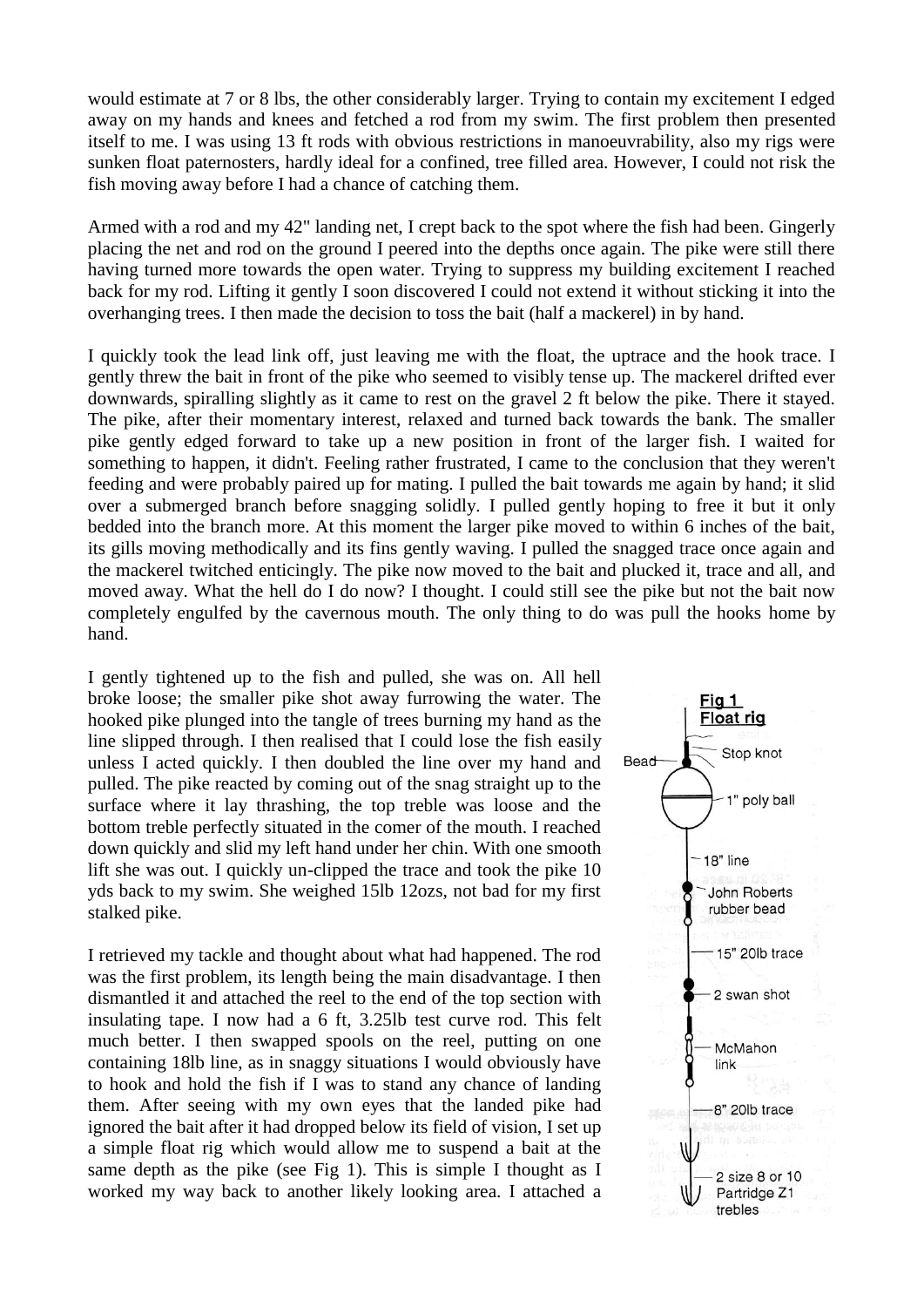smelt,' this time with the top treble in the root of the dorsal fin and the bottom treble in the snout, thereby enabling the bait to sit horizontally in the water. With the aid of the float, I was able to

twitch the bait attractively in the water. I landed two more pike, both were taken on the erratically twitched smelt. I would have landed several more but a problem arose with me watching the float rather than the bait and the taking pike.

We, as pike anglers, enjoy the sight of the float sliding away into the depths, however, in this situation it caused me to pull out of the fish. The third I lost due to the float snagging in a submerged bush. Thinking about this on the way home I decided to try a float-less rig which would still give me the ability to twitch the bait at the required depth (see Fig 2, right).

How I did this was to fish with unfrozen baits loaded with balsa or foam until almost neutral buoyancy is achieved. Even though this is fairly time consuming it can be very successful, and baits can be adjusted to drop as little as half an inch every two seconds. The buoyancy loading needs to be balanced between the nose and the tail of the bait to sink horizontally.

Again, the hooking rig I use is top treble in the dorsal and bottom treble in the head of the bait. This rig obviously enables you to concentrate only on the bait and taking pike rather than the float, it is also far less likely to snag. On both these rigs I have found that the size of bait is crucial but the species of bait is not. I use baits between 2 ins and 5 ins. The reason for this is that we need to hit fish immediately to prevent them from diving into the snags.



Obviously the larger the bait the less likely it is that the hooks are inside the pike's mouth which in this confined situation is less than ideal.



maintained.

In this method of piking it is interesting to notice how few takes occur when the pike is stationary. Bed chair, bivvy boys take note. Experiments have continued with lures and a degree of success has been achieved. The choice of lure is of paramount importance in this type of fishing. As far as plugs go they must be vaneless sinkers preferably containing noise making ballbearings. The best I have found are the Cotton Cordell Ratlspot, Rapala Rattle Trap, Heddon Sonic and the Manns Leroy Brown plug. All these plugs have their fixing ring on their backs rather than their snout, thereby allowing a horizontal position to be

Other lures which work well are types of jigs and various spoons. The disadvantage is really that they have to be fished directly underneath the rod tip to create the right action and prevent snagging. By far the most successful type of retrieve I have used is the figure of eight using the rod tip.

Another disadvantage with lures can be that they require constant rod tip action to make them work, a natural bait doesn't. It has been apparent that this excessive rod tip action can spook the pike, so approach with caution. These methods can be employed in any clear water situation in rivers, lakes and pits. Obviously though, the less water flow the better, as the baits can drift into snags and out of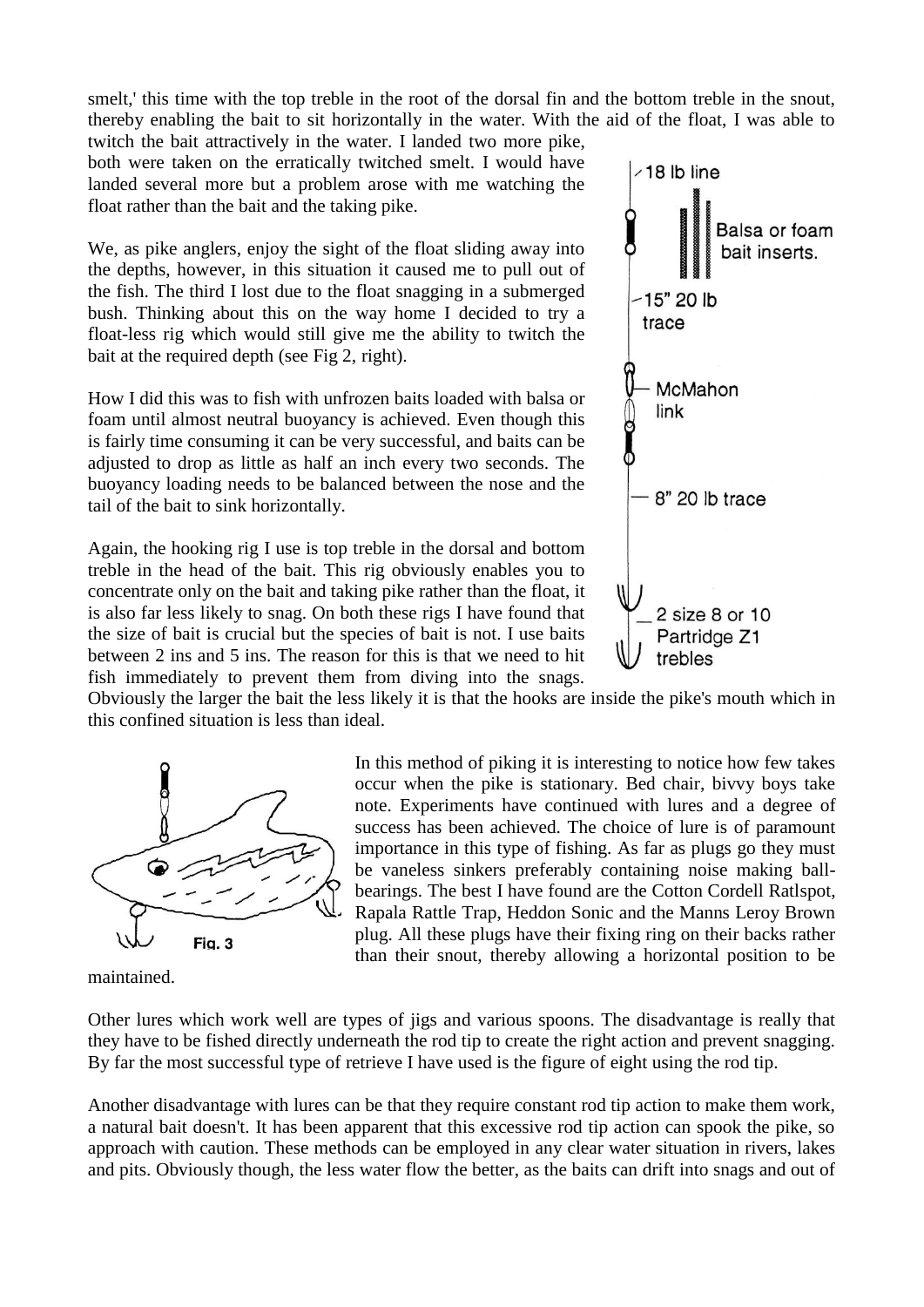sight far more easily. A good pair of polaroids are essential as are reinforced knees in your waders or trousers as you tend to move around on your hands and knees rather a lot.

General observations on this style of fishing are that margin dwelling pike can be stimulated to feed at most times of the day but seem far easier to tempt during settled spells of high pressure. Also spooked fish, providing they haven't been hooked, tend to return to the margins within 45 minutes of being scared. So do go back and try again. Lastly, since the first experience of stalking, I have converted an old North Western SS6 into a stalking rod of 7.5 ft, an ideal length for this method. Also I have a smaller landing net for this method of 30 ins with a 4 ft handle enabling me to land fish in a confined space where my 42 in net would not fit. I hope this encourages you to have a go at this style of fishing, I am sure you will reap the benefits of stealth.

Good stalking!

*Howard Kaye*



# **Review of CIT Ltd Bivvy.**

Having used bivvies for a number of seasons I have found that they leak even when new and are a bad fit, no matter how many times you put them up. Having looked around, I have now found a good quality bivvy made by CIT Ltd.

This bivvy is a wrap around in 3 parts and can be used as a full bivvy or just using the storm sides on their own, handy in the summer for night sessions or for day sessions in winter when the rain is driven by the wind.

This olive green bivvy is made of a heavier nylon than most bivvies and does not leak. It is fixed to the brolly by Velcro. Eyes at the top of each panel fit over the ends of the brolly ribs and are kept in place by end caps. This gives a good all round fit and keeps out both wind and rain.

The door has good quality zips on both sides and a mosquito net. Pegging points are "D" rings which are double stitched, as are all panels on this bivvy. It also has a decent valance all round.

The bivvy costs £50-00 with Velcro stitched to your brolly for just another £5-00. It is made by Costum Industrial Textiles Ltd., 93A Hersham Rd., Walton on Thames, Surrey (opposite the Halfway House pub). They are a camping equipment shop and make their own tents, weigh-slings, unhooking mats or anything else you want, to your specifications. Prices are reasonable.

Contact Martin Dwane on 0932 244311. (He's an angler and knows what anglers want).

### *Geoff Clarkson*

# **THE LAST SESSION**

Friday 12th March 1993

Bob, my angling companion and I decided to take the last Friday of the fishing season to visit the Throop fishery on the Dorset Sour, our last full day session of the season. Bob was to chub fish and I would plug fish for pike.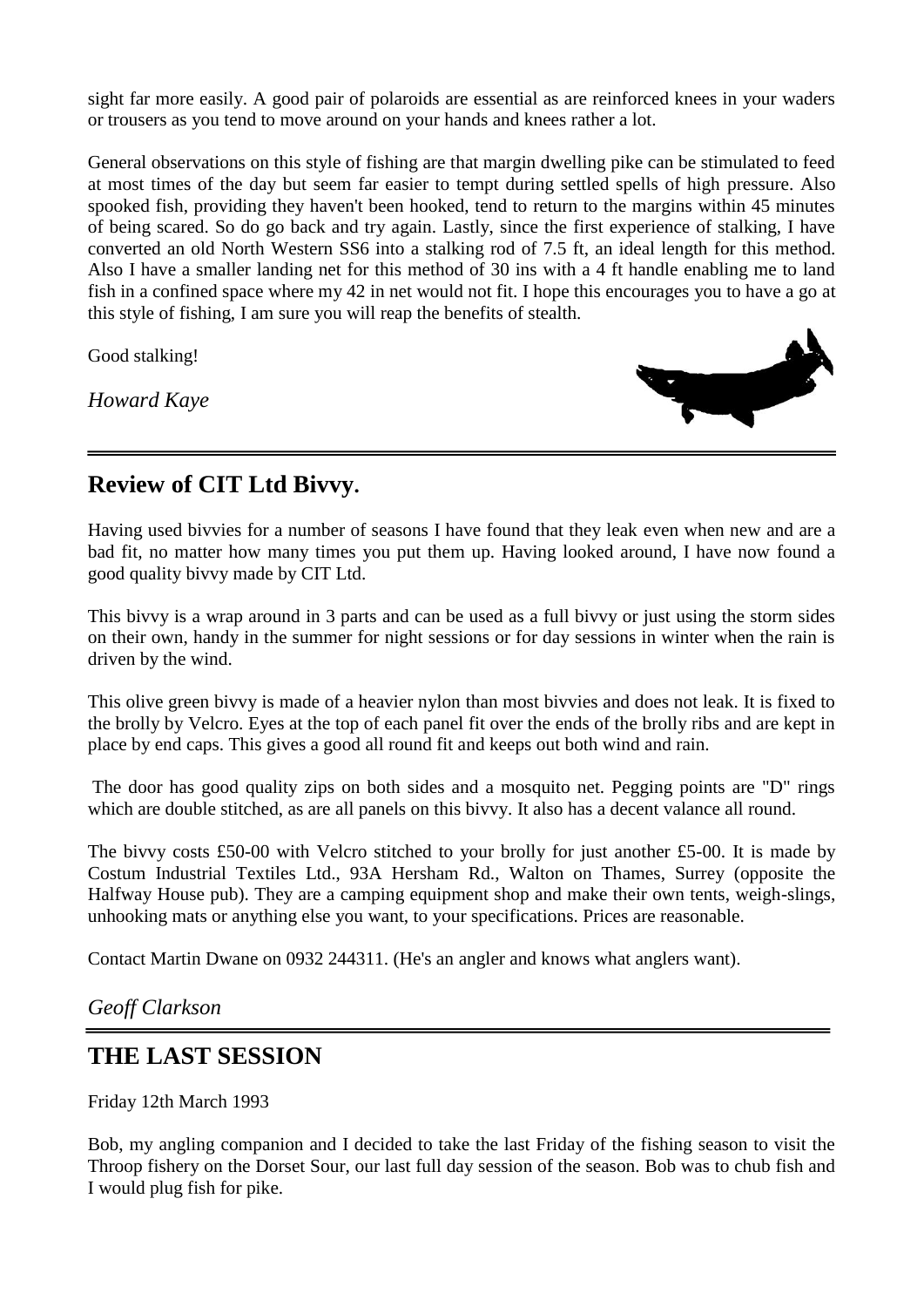We paid for our tickets at the bailiff's house and started at the top section of Throop, which is actually the Mill stretch, by 8 o'clock. There were already a few anglers about, as Bob set off up stream and I started in the Mill pool. The pool has a good depth so I started with a 4" Creek Chub Pikie, nothing happened so I tried another couple of lures, still nothing. Using a shallow diver I covered the shallows at the tail end of the pool, nothing. Walking back to the head of the pool an angler had moved leaving the weir sill available. The mill is now disused and only a little water runs over the sill nowadays, but it is still a good spot. I cast around and then saw a pike strike out towards the middle. It was a long cast but nothing came of it. I noticed a flattening of the water only 5 yards or so from me and cast, a pike of about 61bs followed the Pikie lure back, I cast around for him but there was no further sign of him, so I moved on.

Just above the weir pool are deep slow eddies, great looking spots but still nothing. I eventually walked upstream to Bob who had not had a touch on his ledger. We chatted and I moved about 25 yards above him and noticed how the bank had been reinforced, but due to the slight angle had a slack of only a foot wide, running for about 5 or 6 yards. I changed to a Bill Lewis Rattle-trap suspending lure of 3.5" long, cast and held the rod up so that the current pushed the lure against the bank, lowered the rod top and retrieved with slow, start-stop motion, a jab on the rod top showed I was "in", a brief skirmish and a four pounder was in the net.

Immediately above this swim was a perfect bay again only five or six yards long, I cast and as I lifted the lure out at the end of the retrieve a pike appeared. I cast again, this time at my feet he knocked it with his nose, the third cast he grabbed it. As it was only very small, three pounds I would guess, I hustled him into the net and onto the bank. I had a surprise as the lure was well down and his teeth were chewing the wire trace. Thank goodness for very long forceps and he was soon on his way.

Where I had been standing to cast to the last swim I noticed the natural bank was steep and undercut, so I moved a few yards above it and cast close in and retrieved. At the last second a pike of around 6lbs appeared from nowhere, took one look at me and shot off not to be seen again. Looking back I had found three pike within 20 yards of each other although all were rather small. Looking about 20 yards further upstream was the perfect looking, good sized, reed fringed eddy, it just had to house the big one! I covered the whole area and tried another plug as well, but nothing, a real disappointment. It started to rain, I tried some other swims but not a sign, it seemed the feeding session had finished.

Bob had caught nothing and suggested we get back to the car and try the lower stretch of the fishery, bearing in mind that Throop is five miles of River. As it was lunch time we delved into our packed sandwiches and coffee. Fortified, we set off along the lower stretch. It had by now stopped raining and I made my way upstream but saw nothing. I moved downstream, trying some of the swims on the way and as they did not seem to be very deep, I stuck to my rattle-trap. Above the small weir two anglers were legering dead baits, it appeared that there was a slight slack run in the middle, they had had a couple of dropped runs. They showed interest in my lure and said I could have a couple of casts immediately below them but still above the weir.

First cast out and I had a six pounder, they were pleased I had caught and I went on downstream. I cast through some swims and arrived at a long eddy half the width of the river, I covered the top half with nothing to show, then moved down to the bottom half, I cast across the eddy to the edge of the fast water, let the ripples disappear and started the retrieve.

It had probably only travelled about two feet when it stopped dead. Whatever had taken it moved solidly upstream, I knew it was a good fish and looked round for potential snags and problems, but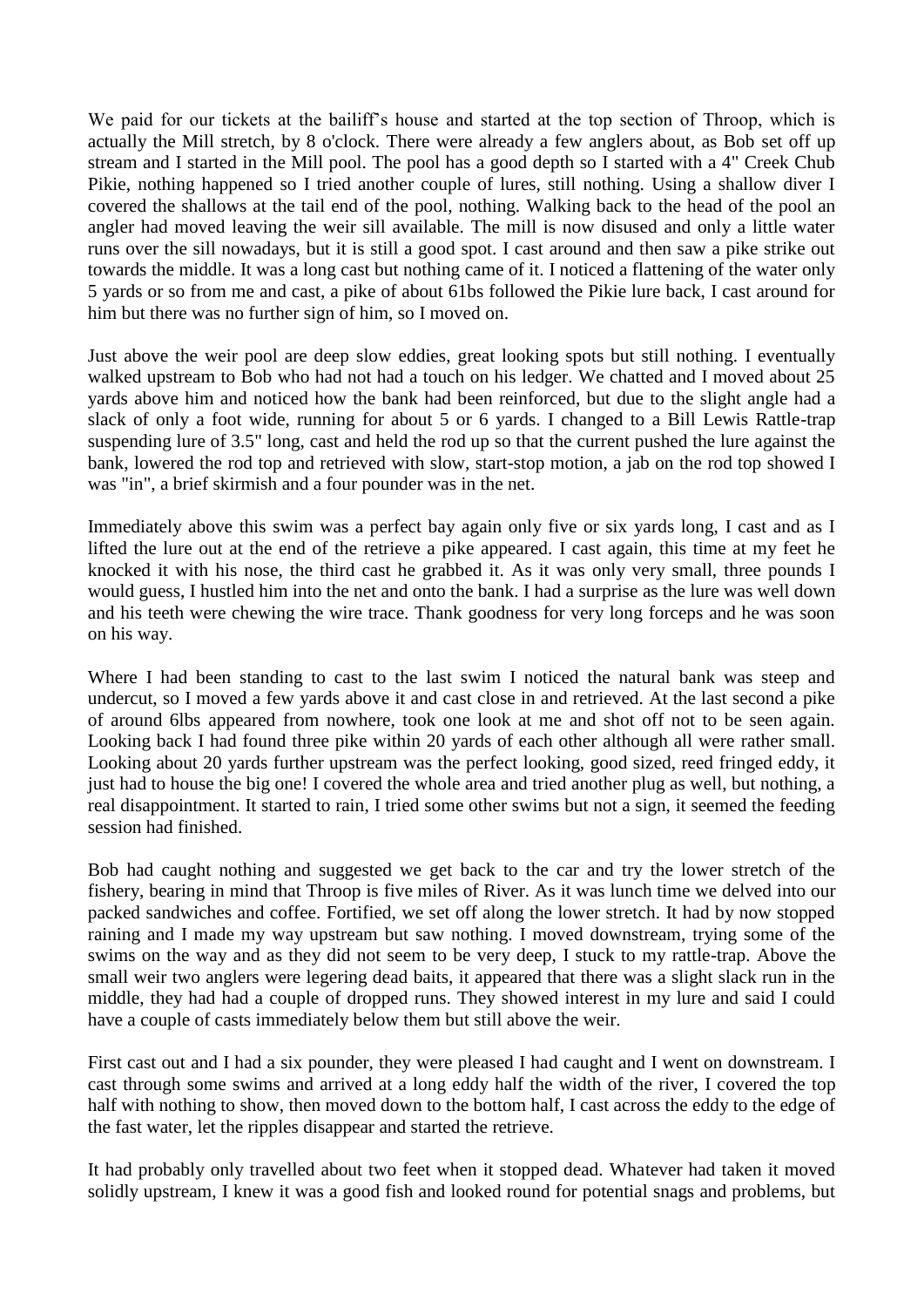all looked clear unless it started to make long runs. It was not a great fight, the pike would go a few yards upstream, then a few yards downstream, then swirl and repeat the procedure. I used a lot of pressure and back wound as required. I was soon able to edge the fish in and over the net, he was mine! I reckoned sixteen pounds or more. Leaving the fish in the net I carried it with my camera and scales to the two anglers who had been dead baiting. Carefully weighed on the Avon scales it went round to 18lb 2ozs, a couple of quick photographs and back she went.

I set off again downstream and having squeezed under some trees found a small bay in the reeds. I cast upstream close to the reeds and got a take almost immediately. This was a more lively fish and it rushed out into the current making it feel much larger. I started to edge it back when it shot for the reeds to my left, quick winding and a lot of side strain kept it out. After some more runs I gained line and steered it over the net. Although it looked as if it would break double figures, it only went seven and a half pounds on the scales, I suppose it was because it was a long fish but not very deep.

More swims were tried but darkness was falling, the two anglers who were dead baiting had an eight and a half pounder soon after they saw my fish. I tried a Magnum Lazy Ike in spotted yellow. Being mainly yellow it shows up well and after a few casts I had a follow but the fish sheared away as the plug came into the shallows.

It really was getting dark now so I had to pack up, I met with Bob up the bank but he had caught nothing, as indeed had most of the anglers I saw fishing, but I had five pike for my efforts.

Looking back it appeared that the pike fed for about an hour from roughly 11 to 12 am, and again for an hour in the afternoon from about 2-30 to 3- 30 pm. The deadbaiters had also caught their fish during the afternoon feeding period.

Unexpectedly, I was able to get a couple of hours out at my local pit on Sunday morning  $14<sup>th</sup>$ March, this pit is very hard and produces very few pike (or anything else come to that). Therefore, it is hardly fished, but it is local to my house, in ten minutes I can be at the water side. Using the same floating Rattle-trap lure that produced the fish on the Stour I caught a five pounder, quite an event for this water believe me!

So I had finished the season in style and become a convert to neutral buoyancy, or suspended, lures. They really do mean you can keep a lure down in the water and retrieve at, probably, half the speed of some lures and actually stop reeling in for a second or two and let the lure suspend in the water. There is no doubt about it, they produce.

The Boll Lewis floating 3.5" Rattle-trap lure I used (being American they spell it Rat-L-Trap) dives to about 2.5ft, my one was the Silver Tennessee shad finish and is available by mail order form Quality Fishing Plugs and costs £3-70 including P&P.

Who said plugs are expensive?



### **SCOTTISH DEBACLE**

For almost as long as I have been fishing I have wanted to fish the Lochs of Scotland and last summer I decided to put my dream into action. I planned a fortnight's holiday during mid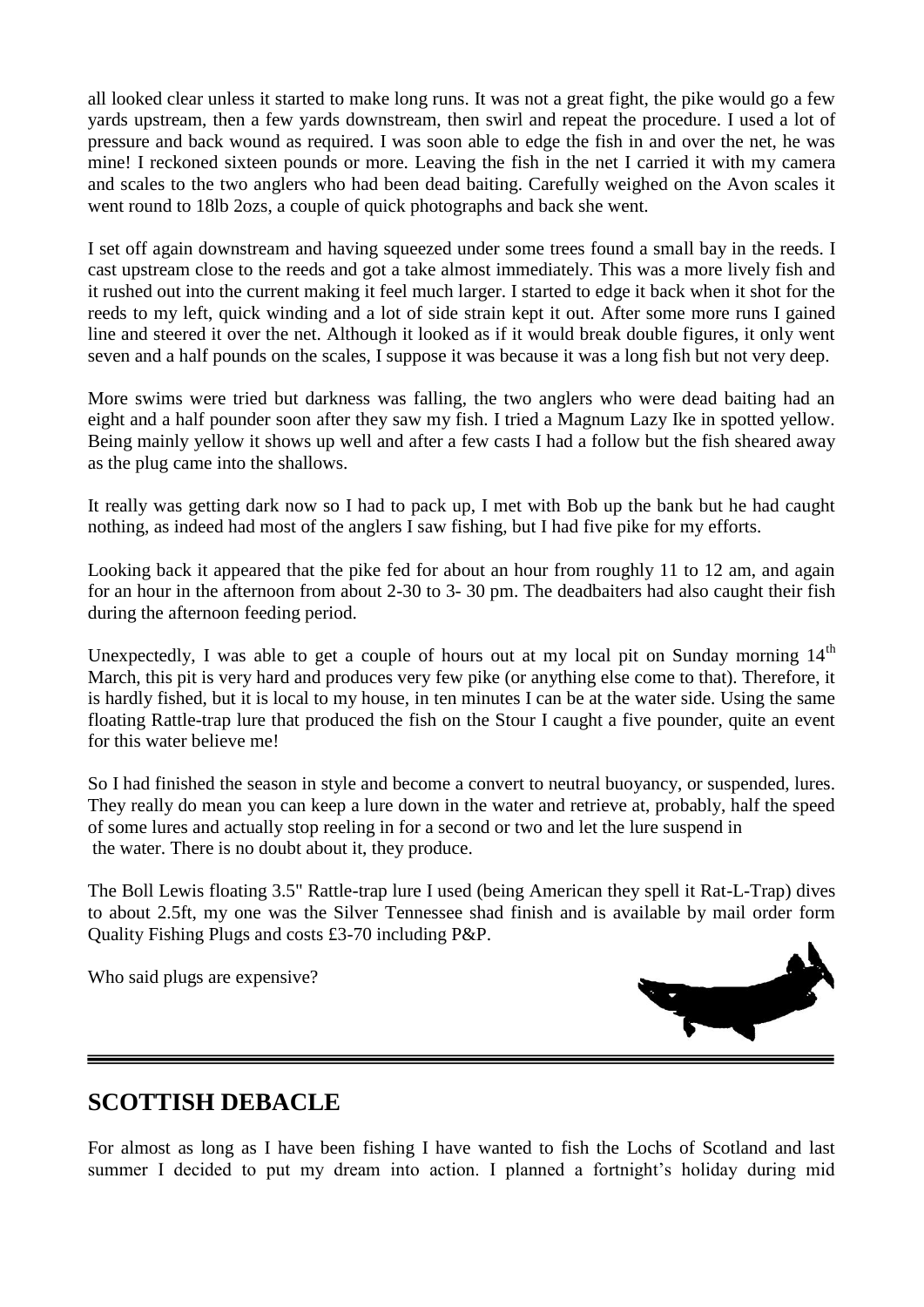September, incorporating six days fishing. This was not an over generous allocation of fishing time but on the other hand Liz was then six months pregnant!

Our first venue was Loch Stroan, which is situated in the Queen Elizabeth National Park in Dumfrieshire. A call into the Forestry Commission Offices at Castle Douglas to purchase tickets was rewarded by confirmation that the loch does hold a head of pike and perch and so we set out for a days spooning.

Arriving at the bank side it was apparent that Stroan is around 6 acres in extent and fringed by stunning heather covered hills, spruce plantations and an extensive reed bed. The place looked absolutely fantastic until I discovered a discarded half mackerel lying untouched in three feet of water, together with an assortment of empty beer cans strewn along the bank. In that moment, my interest in the loch departed. The day degenerated into a mechanical bait slinging exercise and no fish were caught.

I was bitterly disappointed with Stroan and Liz put up with two days of hell because someone had got there first (forgivable) and had littered the place (unforgivable). Groaning under the strain she suggested a day on Loch Ken by way of therapy, so off we went to Crossmichael to get a boat. When we arrived, the portacabin was open but the chap refused service because his partner was away and he was planning to go home shortly. Unable to make the distinction between tragedy and farce I took this disappointment rather badly. Liz calmed things down and we set off back to the car and off up the A713 to the next boat house where, surprise, all the boats were out! This left us with no choice but to fish from the bank and so off we set across the fields down to the loch side.

Ken is another beautiful water and looks like a cross between a Southern Reservoir (of the flooded valley type) and a very large, island studded river. We spent the rest of the day bouncing our spoons off the pebble littered margins but to no effect and then set off back to the car. I must admit that by now I was feeling supercharged and threw my kit into the car boot which Liz obligingly slammed shut. The resulting sound was something between a bang and a crackle as my rod exploded under the blow. In fact, the damage was so extensive that I had no need to open the rod bag to appreciate that it was the end of that particular length of carbon.

The following morning I toured the tackle shops of Castle Douglas looking for a two and three quarter pound test curve rod but salmon anglers don't use such things and I was unable to find anything that even approximated to my need. As we set off up the A75 heading towards the north, I reflected on the personal cost of angling dreams and mused whether I could afford the investment.

Liz took all this much better than I did (it wasn't her rod after all) and when we found ourselves near Lomond, she suggested a day afloat. We drove across to Ardlui where it was a lovely morning with an early autumn mist and a flat calm on the loch. We trolled Ardlui bay and the lower River Falloch, pausing only to throw a few spoons across the sunken grass alongside the river. Nothing moved all day but this was pure magic as we slowly worked our way along rock formations plunging down into the loch; under the rowan trees clinging to the granite; across the sand bars visible under the boat and around the little bays, studded with sunken willow trees.

Our spoons were big perch and trout patterned Lukkis. One was dressed with an orange and brown spinnerbait skirt and the other with a luminous muppet. They slowly fluttered down as we let out our lines behind the boat, the occasional grab from a snag confirming the trolling depth. When all was finished, neither of us wanted to stop and I felt elated. If you have to blank, this is the way to do it!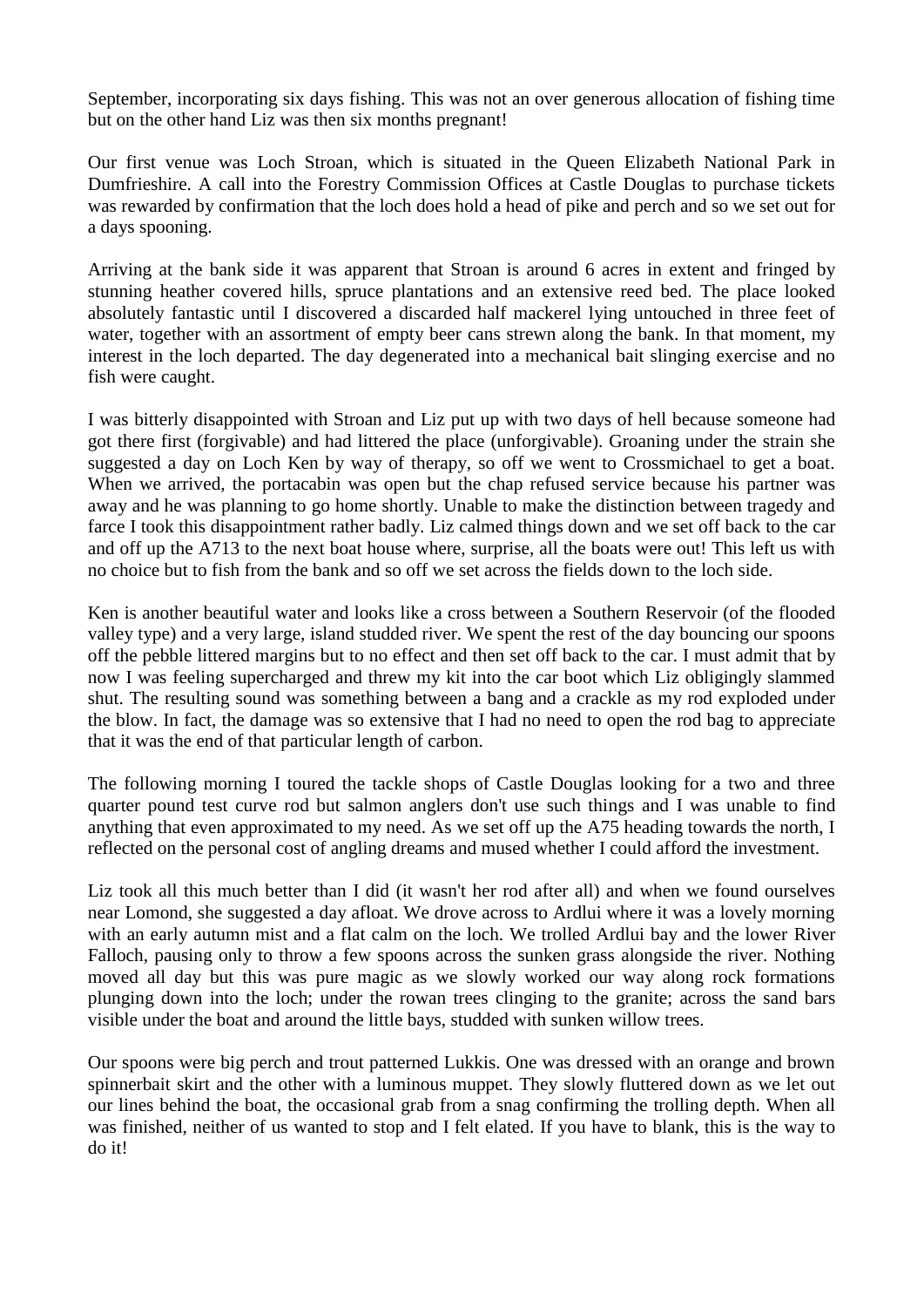After Lomond we travelled back to Dumfriesshire for a few days fishing around Newton Stewart. Our first venue was Loch Maberry which is a large water (around 40 acres) set in a rugged, heather covered landscape. Our baits were popped up trout presented on float ledger tackle. We were using Middy sliders and with everything wound down tight, our sight bobs were just visible above the chop of the water. The day was warm with broken cloud and over head we enjoyed the spectacle of RAF low level training. We were now fishing on the 45 minute rule.

Two hours and two moves into the session the unexpected happened. Liz's float dived! She struck, seemingly at thin air, re-baited and a few minutes later there was a repeat performance. This happened several times but after that we moved on. I don't know what it was that was going for Liz's bait but my guess is either an eel or a very small pike since absolutely no contact whatsoever was made with the fish and Liz knows what she is doing.

We continued moving swims every 45 minutes and during the afternoon my float went away and the thought "All or nothing..... Now or never" flashed through my consciousness. I struck and a fish was on. I played her to the bank and was just beginning to hope when she jumped, unbelievably green and white, full length out of water. The hooks flew out and my four pound dream was gone.

After Maberry we had two further sessions, one on Loch Heron and the other on the White Loch but my heart was no longer in it. Those two days are almost lost to memory. It rained, I cast my deads, blew up a drifter on splashdown and nothing else happened.

At the end of our stay at Newton Stewart our host asked Liz what we had caught. "Nothing" she said, to which our host helpfully suggested that she buy her husband "one of those books by Barrie Rickards".

Never again I swear, never again ........... but who knows?

(After reading this, Liz confirmed *"It is, never again!"*)

*Keith Baxter*

### **A DIRTY WEEKEND?**

If you judge the weekend on the first hour then everything went perfectly. My radio alarm gently woke me and as I dressed I was looking forward to the weekend with great anticipation. I grabbed a small bowl of cornflakes (after all a huge fried breakfast on the bank side was only about an hour and a half away!) and a cup of tea, then set about loading what seemed like enough gear for a month's fishing. God how I envy those people who seem to make all their gear fit into one small bag, it was just as well I had borrowed the school's minibus.

Arriving at the District Arms 10 minutes before the 6-00 am meeting time I was pleased to see Bill and Andy were already there. After a quick chat, Bill set off to collect Barry on the understanding that I would follow on with the rest as soon as they arrived. That was probably the last thing that went right for the next 12 hours (in fact the only thing that went right in the next 28 hours was the meal Dave cooked that night, but more of that later).

Six o'clock came and went, then 10 past, 20 past and half past. All this time the rain had been falling making it a miserable and rather worrying wait. Eventually Dave pulled up in his car but with an ominously empty passenger seat. Where was GB? (for the uninitiated GB stands for Paul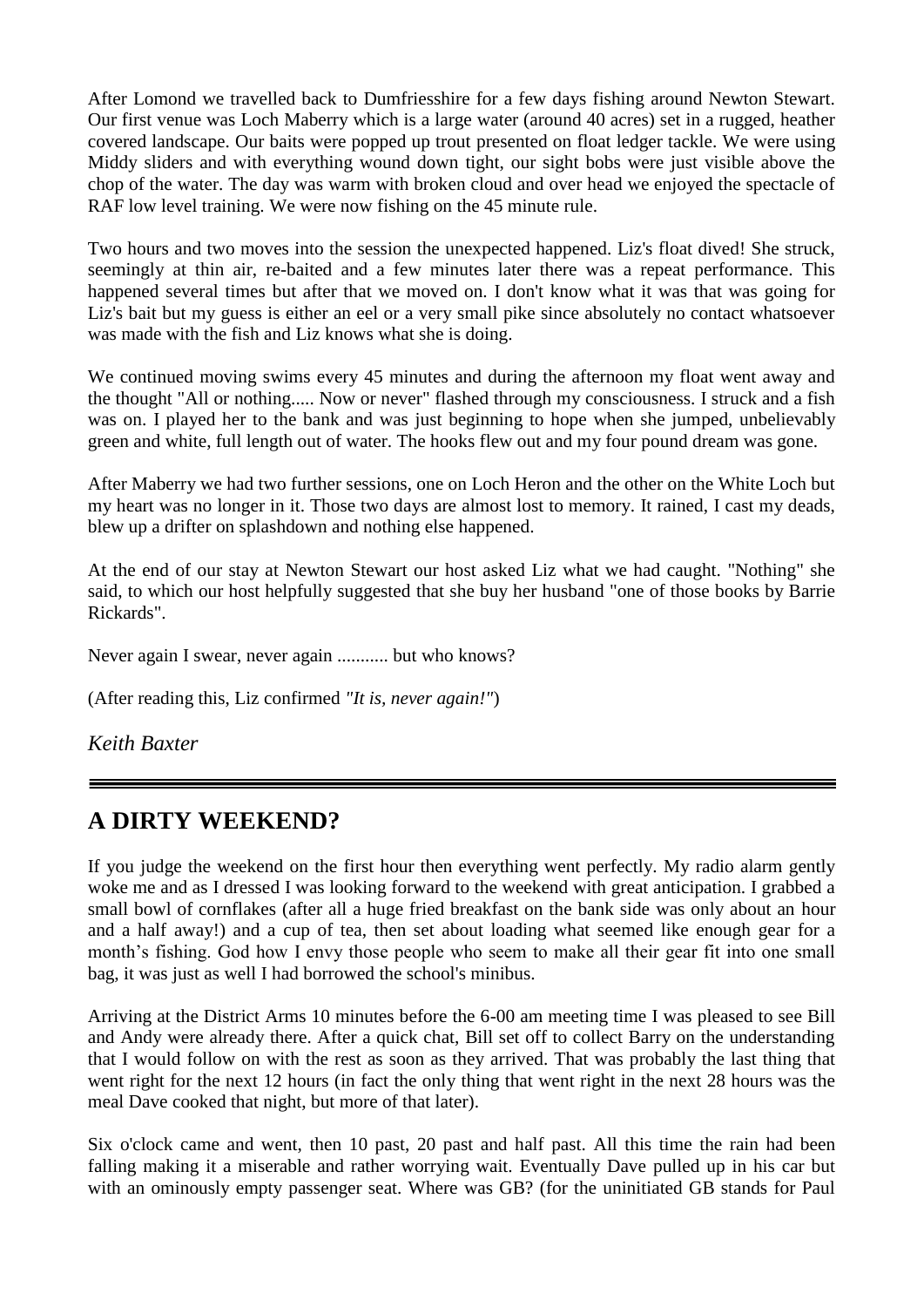Johnson - figure it out for yourself!). Dave had driven out to Tolworth and despite hammering on the front door for several minutes had failed to rouse anyone. Being a policeman, Dave went round to the local nick and checked the electoral role (or was it criminal records?) and sure enough a Johnson was registered at the address. Again a severe hammering on the door failed to raise a response. Unfortunately, Paul's phone number is ex-directory and Dave didn't have his list with him. So he had driven all the way back to Ashford empty handed.

After a quick discussion the three of us drove round to Dave's where he emerged a couple of minutes later to announce that the address he had for Paul was 3 years out of date but that he had kept the same phone number. Paul swears he gave Dave the new address but it had obviously disappeared somewhere in the system. So Dave set off once more for Tolworth and Keith and I drove to Staines to meet up with Bill and Barry - who of course had gotten fed up of waiting and had driven off to see what was going on. We later found out that they had driven to the pub and then set off for Milton Keynes.

Eventually at about 7-30 Dave and Paul arrived, we transferred their gear and set off up the motorway. An uneventful journey was slightly soured when we realised that we had left the map of how to find the lake from the Ml at Dave's

(I later found it in my jackets inside pocket). Fortunately Dave remembered a couple of place names and road numbers and about 20 mins after leaving the motorway we found the lake. Unfortunately we didn't find Bill and Barry.

We pulled up in what passed for the car park (and had been used as an extension for the local tip) and set off for a walk round the lake, Dave and Andy went one way and Paul and I the other. The lake was very shallow where Paul and I looked so we headed back to the car park where we met the Head Bailiff. We chatted for a while and he pointed out the best place to fish. You might have guessed that it was just about the farthest part of the lake. The bailiff said he would be back later to collect our money and left. A few minutes later as Dave and Andy returned, Bill and Barry arrived. No, they hadn't got lost; they had stopped for a breakfast at the motorway services.

We quickly explained what had happened and then discussed what to do about getting set up. As it was about 400 yds to where we were to fish the idea of carrying all the gear did not appeal to any of us. So, as there was a track that headed towards the lake we decided to drive over. Fair enough, it was very wet but a track is a track, and it was a long walk. We had just unloaded the gear and were spreading out our tents when a land rover pulled up and an extremely angry and uncooperative bailiff told us to clear off as we had no right driving down the track and that it was "..Anglers like you that get us a bad name!!!" He was totally deaf to our pleadings and despite the fact that there was no sign to the contrary he said we should have known it was not allowed (unless, of course, you are a bailiff!).

So a somewhat bemused group of anglers gathered up their gear and drove back to the car park to discuss what to do next. The trouble was that we couldn't fish any of the other Linear lakes and we didn't know of any other suitable waters nearby. So we decided to drive all the way back to London and bivvy up at Wraysbury Nol.

By now you might have thought we had had all the bad luck but just after we crossed the M4 heading south on the M25 the bloody minibus' engine cut out. Dave pulled onto the hard shoulder and tried the ignition, surprisingly it fired first time and we set off. However, after only about 200 yds it died again. For the next 10 mins it would start but cut out the moment Dave let the clutch out. Then for no apparent reason it started and kept going. Wraysbury here we come!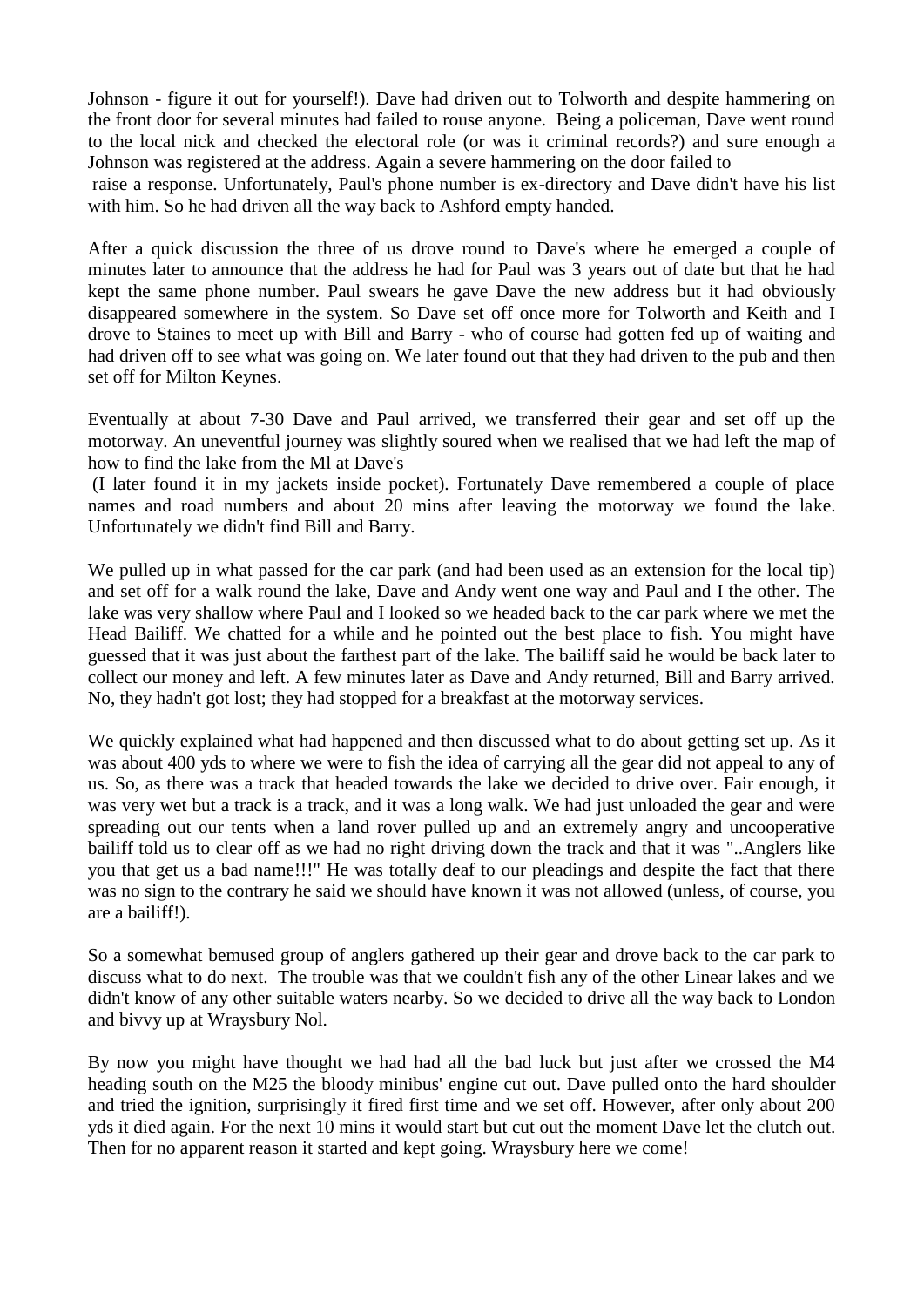Arriving at Wraysbury we had an unnerving sense of deja-vu, there was no sign of Bill's van. Try the other car park someone suggested, but no luck. So we returned to the  $1<sup>st</sup>$  car park. Before unloading the gear we went for a quick recce and Paul thought his luck had changed when he spotted an abandoned rod and reel on the bank. Picking it up he realised that the line was out in the water and there-was a bait attached. Just as he started to wind in a bloke appeared out of the houses and asked if he had had a run. We 'politely' expressed our concern at his leaving his rod unattended and left him to it. He had no other gear with him, no net, no forceps, nothing!

We unloaded all the gear and started to set up. I couldn't make my mind up whether to set up my tent or not. It's one thing to camp out 100 miles from home but the thought of my bed just 2 miles away was a different prospect. Round about this time the two B's arrived, it appeared that Bill had somehow managed to miss the M25 and had ended up at Brent Cross. Barry claims he was reading the Linear booklet to see if it said anything about cars, tracks and lunatic bailiffs.

So five of us set up in a row and Andy, who was not staying the night, fished on a point on the other side of the bay. In case you had forgotten it was still raining heavily and by now the wind was started to rise. I think it was now about 11 am or even later. Five hours into the weekend and our baits were still dry and more importantly our cookers were still cold! Don't you just love fishing!! However, a cup of tea and a cooked breakfast soon puts life back into perspective. The baits were in the water, we were relatively dry under our brollies and there was the sport on the radio.

Of course whilst all this was going on Big John was innocently finishing his shift at work and having loaded his gear into his van, set off to join the intrepid pikers. Like Paul, BJ is also exdirectory and so by the time Dave had managed to get the number BJ was already on the road. Several hours later he arrived at the lake somewhat confused by stories of a group of anglers being chucked off at Milton Keynes. Thankfully he saw the funny side of it and said he would probably join us for breakfast the following morning.

As the afternoon wore on I made the biggest mistake of the weekend, I decide that I would pitch my tent and brave the elements. This seemed to do no more than encourage the wind to blow harder and shortly after it got dark, about 4-30 or 5-00 pm I decide to break down my gear and stow it in the tent (that was one of the more sensible things I did that weekend). For the next couple of hours I read a book and dozed.

Amazingly, I was woken by Barry telling me that Dave had landed a pike of about 9lbs. Shortly after that the real highlight of the weekend, this was not difficult but should not detract from the quality of the meal, Dave served up plates full of steaming hot chili and rice. Four men (no, not including Bill) and a double gas cooker make for a very warm tent, but after that day it felt like heaven.

We said our goodnights and headed back to our tents to wait out the night, or rather three of us did. Bill and Barry disappeared to the pub and didn't get back till about 1-00 am.

You know that it is windy outside when the tent side starts to wrap itself over your face and the surrounding trees and fences are making horrible straining noises as they fight to keep a grip in the earth. As dawn broke I realised that fishing was out of the question. The wind had turned through 180° over night and was blowing at gale force 27 or so it seemed. As I gingerly poked my head out of the tent I was very relieved that I had taken down my brolly the night before. Bill hadn't and his inverted and broken brolly was now draped over the fence of a neighbouring garden. Waves were breaking on the bank that would have been more at home on Newquay surfing beach and a little boy out for a walk with his father disappeared horizontally into a bush.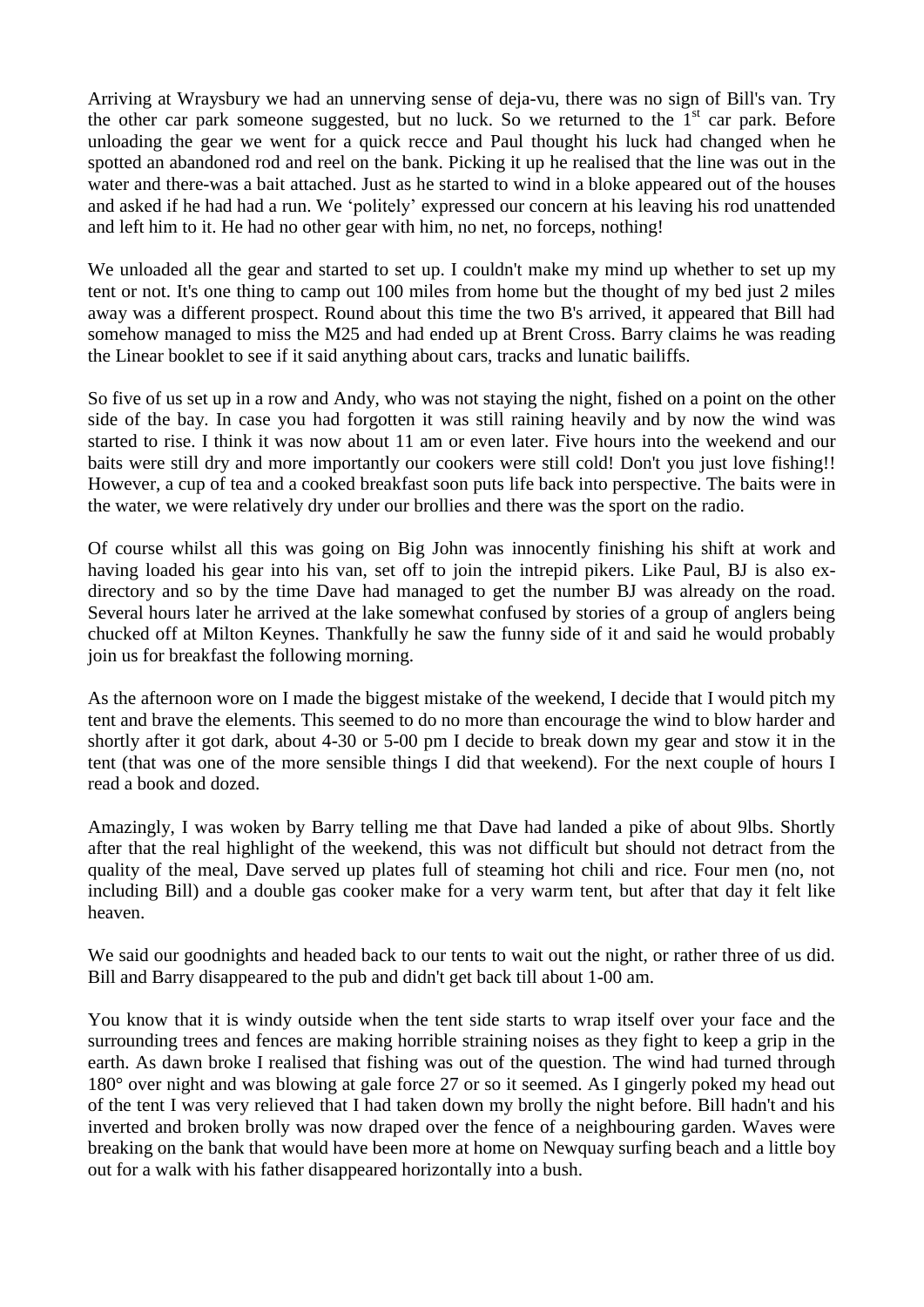At last everyone came to their senses and de-camped. It took 4 of us to hang on to each tent as we removed the tent pegs. Finally, after several exhausting trips to and from the car park, everything was loaded (try hanging on to camp beds and un-hooking mats in that wind). Now for the civilised bit, breakfast at Dave's. On the way I was amazed at the number of men fishing the pits and river. To think they had got out of warm beds, seen the weather and still they went out. And I thought we were daft.

Arriving at Dave's, Karen showed what a sensible woman she is and promptly got up, got dressed and went to visit relatives. After all, four dirty, smelly pikers are not ideal company on a Sunday morning. Two hours later and with gallons of hot tea and a mountainous fried breakfast inside us we went our own ways. It was only when I got home that I realised just how filthy my gear was. I don't have the biggest of flats and there seemed to be wet and muddy fishing tackle and clothing drying everywhere for the next three days.

Looking back on it all I still don't know whether to laugh or cry at it all. It was an extremely unpleasant weekend with a couple of enjoyable moments, oddly enough both involving food. One bit of good news is that not only did Linear not get our near £200 ticket money; we have since heard that they have lost the lease to another company.

One thing I have decided, after the two very cold trips of the past two years and this debacle, if we are to organise a weekend away next year I have a couple of suggestions. Firstly, let's do it in October, or even earlier, the weather will be warmer and there will be several hours more daylight and secondly let's make sure we have a full and up to date list of addresses and phone numbers.

*Neil Depledge*

# **LEARNING TO PIKE FISH**

My introduction to pike fishing came on the banks of the Old West River when I was just nine years old. It was an October day during 1972 and my float fished maggot had been ignored all day. Bored by this inaction, I decided to join my father in a stroll along the river bank. We had not gone very far when we came upon the body of a freshly killed pike that had been thrown up on the bank. I had never seen a pike before and that fish made quite an impression on me. The pike was the biggest fish I had ever seen. Its beautiful markings had been preserved by the drying Fenland wind and its jaw had curled up, revealing the outsize teeth. I approved of its death and joked with my father about the improved prospects for roach fishing but he explained to me that killing pike for the sake of fish stock was nonsense. He went on to say that the pike was a worthy fish and perhaps I should try to catch one. My dad was hardly a fisherman but I think he appreciated a wonderful creature and deplored its demise.

The following week I arrived back at the water with a cheap Japanese copy of a river runt spook to which a rather good perch pattern had been applied by the manufacturer. The plug was tied direct to the nylon and there I was, a pike angler. I remember those first few casts vividly and my sense of anticipation was so heightened that I expected a slashing take at any moment but any fish that saw my lure chose to ignore it.

During the morning, three green clad gentlemen jingled along the bank with spinning rods and I watched them for some time. They seemed to be covering an awful lot of water in a very short period of time and this active form of fishing really began to appeal to me as I intensified my efforts with the plug. Finally they disappeared from sight. When they reappeared, they were carrying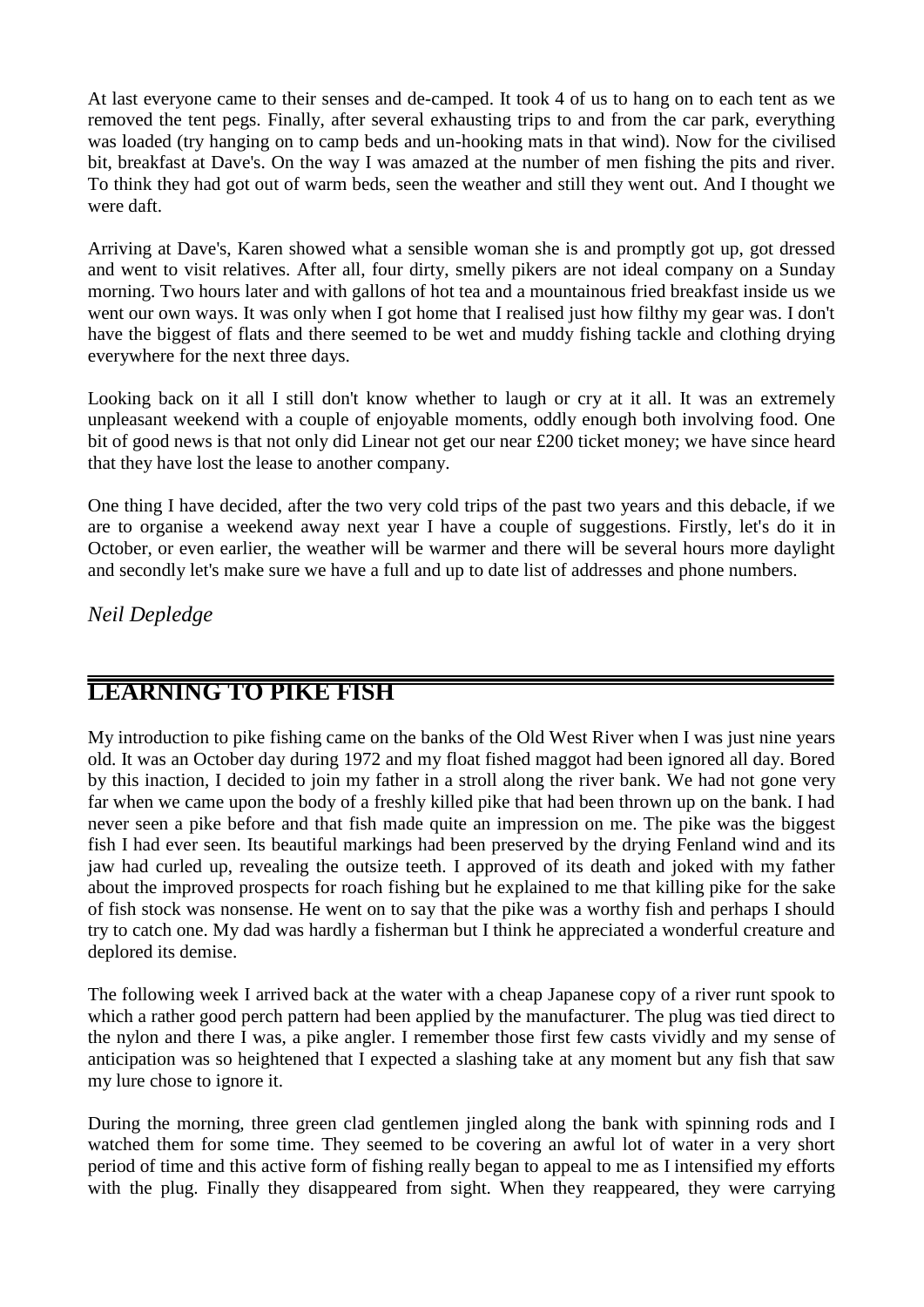around half a dozen dead pike in a net and not put off by this I asked them what bait they had been using. They showed me their bar spoons and I duly placed an order with my mum.

So there I was, a day into my piking and no fish as yet, but I was already extending my knowledge. First and foremost, I had learned that killing pike was not the way forward and converted by my dad, I really felt that those chaps had violated a cardinal sporting rule.

The following weekend I tried again, this time alternating between the plug and a silver ABU Droppen which had arrived with my mum's Thursday shopping. I had no joy and my dad suggested that a change to the River Cam for the next session.

All that week at school I went through one of those angling crises that every young fisherman dreams are a part of the sport. Put simply, should I seek reliable sport from small fish or seemingly unreliable sport from the big ones? I cracked and went for the roach!

At this point fate kindly took a hand, but the first sign of what was to follow escaped my immediate consciousness. Fishing from the boat, my sport with the roach was erratic. After a little while I caught a tiddler that I was unable to unhook quickly. I dropped it back into the water whilst I looked for my disgorger, but when I lifted the fish again all hell broke loose as a pike of around 5lbs launched itself at the roach. The pike missed completely and I quickly lowered the roach back into the swirling water left by the departing predator.

Almost as soon as the unfortunate roach broke the surface the line went tight and my rod whipped round. This was everything that I had dreamed of, slashing violence, boiling water and heart thumping action. The fish was hooked and playing when agonisingly, the line parted, not with the pistol shot crack I had come to dread but with a sinister silence. I had to read a book to find out why but all that came later.

On went the plug but to no avail. I changed to the spinner and flayed the water for some time before getting well and truly snagged on a weed bed. My dad was called to free my bait but it was no good and he left me to it. Suddenly, the bait pinged loose and just as suddenly the rod tip plunged and a pike was on.

Spurred on by my recent defeat, I played that fish to the very best of my ability, almost unbelieving that I would even see her before she broke loose. She came a little closer to me and there she was, an amber sheet of muscle flexing through the water and flaring her gills, but I still had to face the hazard of an uncertain netting exercise. In she went and a wave of sheer joy broke over me. I had caught a pike and at 16" she seemed huge. A sense of deep satisfaction now settled upon me which can only be compared to the satisfaction that is felt from the occasional larger fish that has come my way in later years. I felt that I had nothing more to achieve but lured on into the darkening afternoon to be rewarded with fish number two, an eighteen incher that took the plug and confirmed my mum's initial selection.

As we drove home, the pitch black night skies opened and heavy rain flooded across the windscreen making it almost impossible to see our way. Huge puddles formed at the side of the road and roared in the wheel arches. As the storm raged and we worked our way along the Fenland tracks the images of my pike swam before me. I can see that storm and those pike even now.

*Keith Baxter*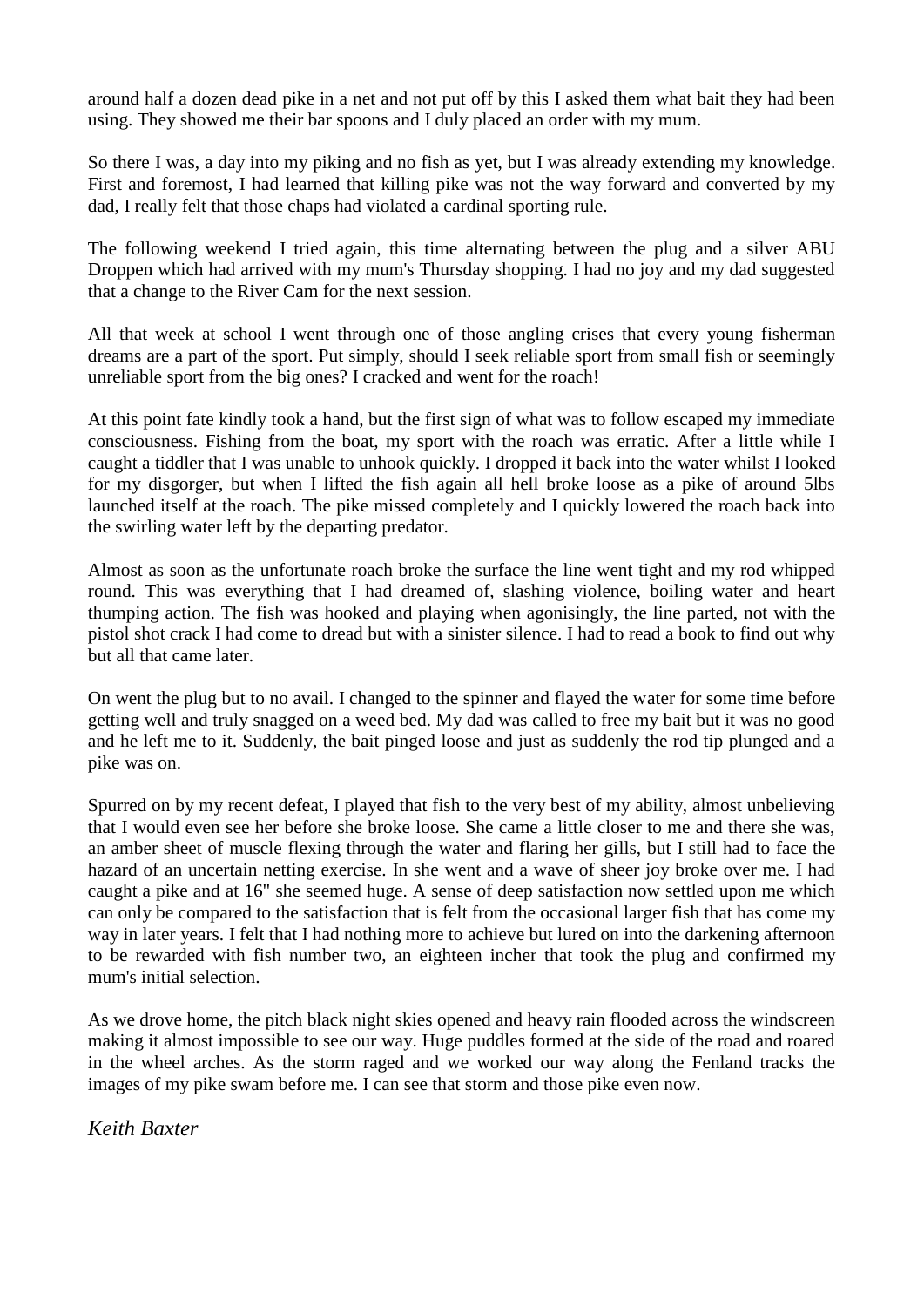# **Why did I join the PAC A Personal Reflection.**

Having been an active angler during my youth and early teens I, like many, forsook the gentle art in preference to Discos, Pubs, Night Clubs and worst of all, the OPPOSITE SEX!!!

Reaching the grand old age of 27 and never having been fully rid of my interest in things piscatorial, my wife suggested I should resurrect this wonderful passion (fishing - not the pubs, clubs etc). Unaware that to many this is more of a hobby and to quote Mick Brown, "..it's rather like a fix to a junkie". This is the category I found myself in (fortunately or unfortunately depending whether you are married to me or not).

What do I do? I asked myself – well, being an avid reader of books and magazines, I soon decided pike were to be my quarry. This decision led to numerous and expensive visits, to what I know now, were inadequate and ill advised tackle shops in South London, where I was living. Vast quantities of hard earned cash was handed over and so armed, I set out for my prey.

Where is all this leading to? Well, I will continue. After roughly eight months of what I thought was finding my feet and discovering that what I knew was very limited, I spotted an advert giving a potted resumé for the PAC. As mentioned earlier, living in South London, there was hardly a "hard core" of pike anglers and so, found myself alone and very much in ignorance.

To resume this rambling tale, I sent off my subscription and duly received my first copy of Pikelines. As you can imagine, I found the whole magazine a real eye opener and thought that this was what I needed to enlighten myself.

As most of you are aware it lists, in most copies, all the active regions and I found that Walton-on-Thames - some thirty miles from home - was the nearest.

After a letter to the RO, Dave, I received a phone call welcoming me to the PAC and inviting me to attend monthly meetings, which I eagerly did.

This was some two or three years ago and on reflection I ask myself one or two questions. Firstly, what did I think the PAC would give me and secondly, were these expectations fulfilled? In answer to the first question – I expected to be led (as a novice) by the hand, to be entertained and for most of the other members to be just like me.

The answer to the second is again a bit rambling but please bear with me!! Initially the PAC did not live up to my expectations, this was short lived and soon changed.

Why? I will explain, I would guess and this is only a guess, about 90% of members joined, expecting the same as I did. Some were happy with what they discovered, however, many and myself included, were a bit disillusioned. My theory and it is a theory and not a criticism, is as follows.

Mother Nature, bless her cotton socks, bestowed on us a vast array of characteristics. Some of us are confident and loud (those who know me would put me in the loud category), some of us are quiet and retiring, others are not necessarily shy but are not public speakers. Many people are just plain shy and the worst category of all is what I call the "Mercenary". This guy has done it all but wants to know everything about who caught what and where. He milks his fellow members of all their knowledge.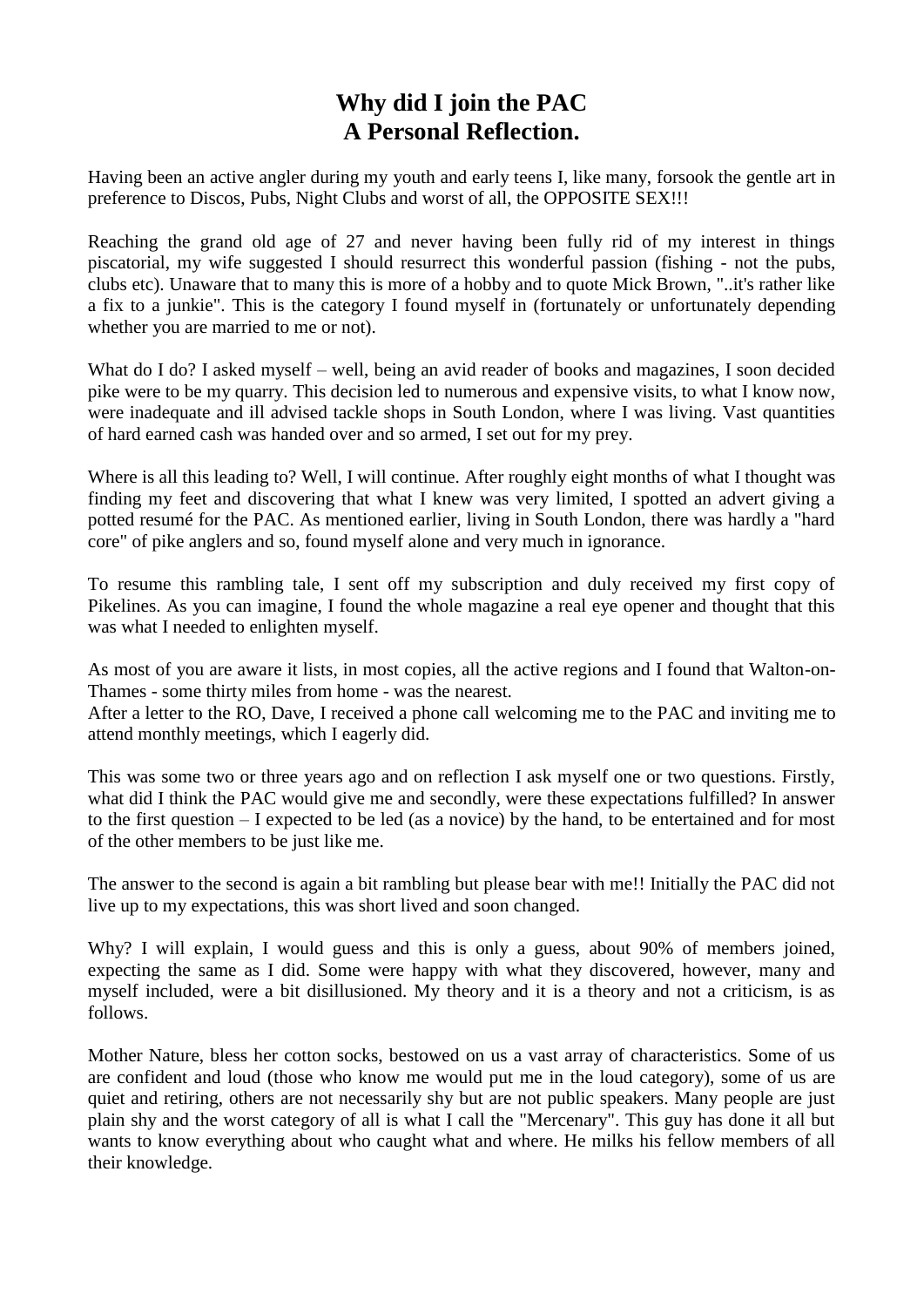Put all these people together in a room and I guess you have the average PAC meeting. With this group of people the following scenario unfolds: The loud, confident (not always the best anglers) "find" each other fairly quickly and spend a lot of time together. The Mercenary type rapidly latch on to them for all they can glean, leaving the retiring and shy group to their own devices.

Many of the above listed and I am sure you can find a niche for yourself somewhere, are quite happy with what goes on. However, some are disappointed but do not know what to do. They mumble in the bar afterwards about "What was that all about?" and "I missed a good movie on Sky to come here and what for?".

Who gets the blame? The poor old RO - unpaid, possibly overworked and expecting to get something out of the meeting as well. He may be at fault in some areas but not many. We, the membership are at fault.

I mentioned earlier, that after a short period of time, my idea of what the PAC gave me changed to a more positive view.

This was triggered off after only one or two meetings, when a long standing and to me, valued member of the club, asked if I would like a trip out with him and a couple of others. The next two seasons saw me fish waters I never would have. My confidence in what I had to say and also in what I did was boosted and lastly, what I hope will be a long lasting friendship followed (I will not name him to save embarrassment, but he knows who he is - thank-you).

This, in hindsight, has led me to rethink my earlier questions and their relevance. I am now pleased to say that I have a new opinion on my membership of my local region, it is in equation form and is as follows

### **What I put in + what others put in = What we get out**

Now, that was simple enough, well simple enough for my brain, so what then is the million dollar answer to the million dollar question? Well, I think that there isn't one. However, what we could do is think of a perfect world scenario and try our best to emulate it. This could be in many forms and I will list a few:

- 1. The confident and experienced anglers could break ranks and take new, inexperienced anglers under their wing (much the same as happened to me).
- 2. At fish-ins, break up those cliques and share the camaraderie with the new guys/girls.
- 3. Do not laugh at the simple question or statement made by someone not as experienced as yourself. In fact, encourage questions as they lead to discussion and knowledge, maybe we could all learn something.
- 4. If someone does not have "designer" tackle, he/she may be reluctant to attend a fish-in. Encourage and reassure them that they will not be thought of as "Noddies".
- 5. Break ranks, speak to everyone, not just your couple of buddies. This goes for every category, the loud ones and the quiet ones.
- 6. You quiet ones out there, speak up, sometimes you will be surprised at he response.